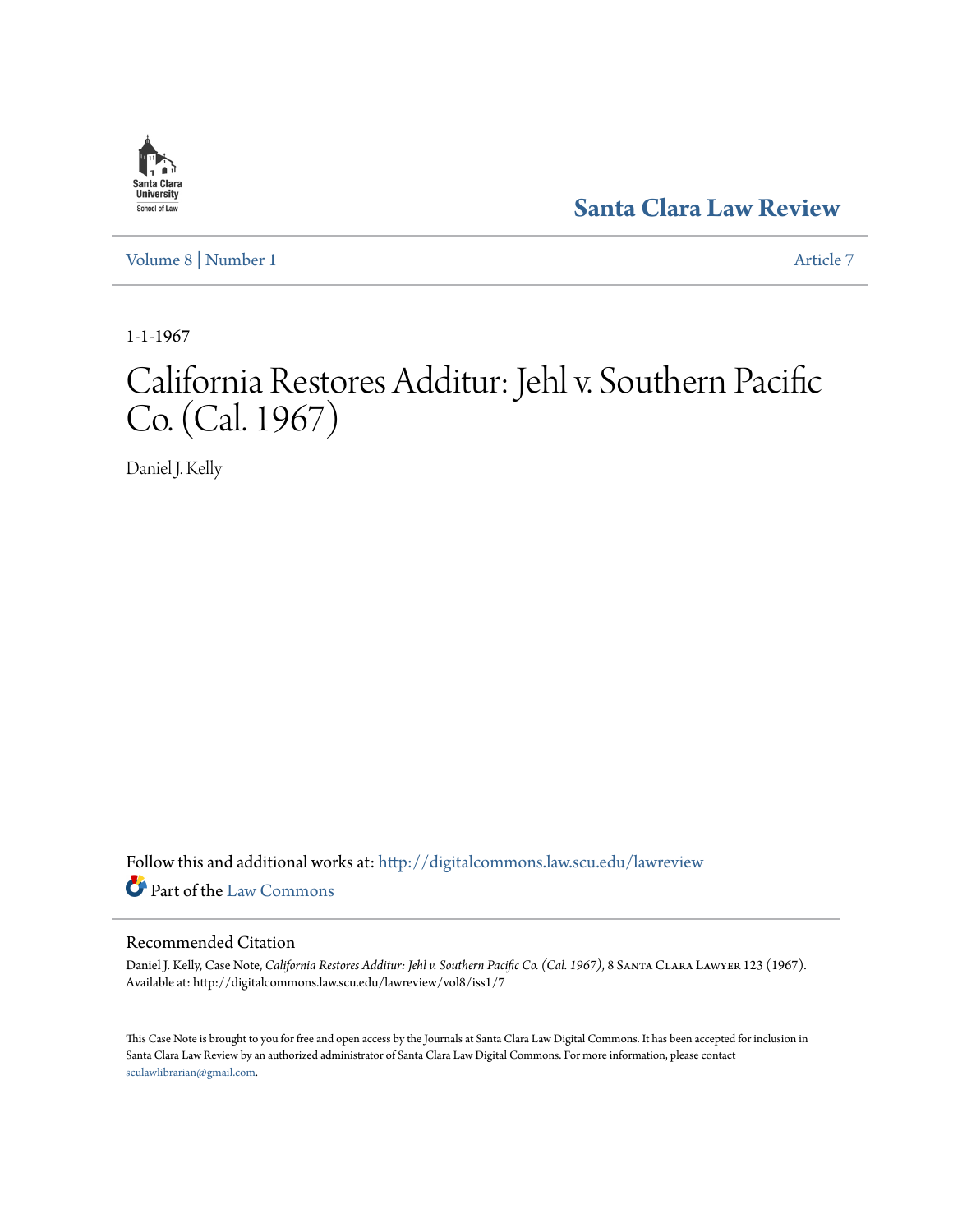# **CASE NOTE**

# CALIFORNIA RESTORES ADDITUR: *JEHL V. SOUTHERN PACIFIC CO.* **(CAL. 1967)**

#### **INTRODUCTION**

Additur refers to the power of a court to grant a new trial conditionally where the award of damages was inadequate, *i.e.,* granting it unless the defendant consents to an increase of damages to a specific amount within a prescribed time.' Closely analogous to additur is the practice of remittitur in which defendant's motion for a new trial on the grounds of excessive damages will be denied if plaintiff waives the part of the award considered excessive **by** the court.2

In **1952,** the California Supreme Court held in *Dorsey v.* Barba,<sup>3</sup> that additur would deny a plaintiff's right to a jury trial on a factual issue (amount of damages), and was therefore in violation of the state constitution.4

Recently, the California Supreme Court, in *lehl v. Southern Pacific Co.,5* expressly overruled the *Dorsey* decision in a unanimous opinion. *Jehl* held that additur does not impair the right to a jury trial and is a proper procedure suited to efficient administration of justice.

The purpose of this note is to examine the *lehl* decision, its background, rationale and possible consequences.

#### **BACKGROUND**

The practice of remittitur has long been regarded as an established part of California law.6 Prior to **1952,** the existence of the judge's power to grant conditional additur was assumed<sup>7</sup> but never firmly established.'

**8 38** Cal. **2d 350,** 240 **P.2d** 604 **(1952).**

*<sup>1</sup> See generally* Bender, *Additur-The Power of the Trial Court to Deny a New Trial on the Condition that Damages Be Increased,* **3 CAL. WESTERN** L. **REv. 1 (1966). 2** *See generally* Carlin, *Remittiturs and Additurs,* 49 W. VA. L. Rav. **1** (1942).

**<sup>4</sup> CAL. CONST.** art. I, **§ 7** provides: "The right of trial **by** jury shall be secured to all, and remain inviolate.. **.. "**

**<sup>5 66</sup> A.C. 853,** 427 **P.2d 988, 59** Cal. Rptr. **276 (1967).**

*<sup>6</sup> See, e.g.,* Davis v. Southern Pacific Co., **98** Cal. **13, 32** P. 646 **(1893) ;** George v. Law, **1** Cal. **363 (1851).**

**<sup>7</sup>** *See, e.g.,* Blackmore v. Brennan, 43 Cal. **App. 2d 280, 110 P.2d 723** (1941); Secreto v. Carlander, **35** Cal. **App. 2d 361, 95 P.2d** 476 **(1939).**

**<sup>8</sup>** Taylor v. Pole, **16** Cal. **2d 668, 107 P.2d** 614 (1940).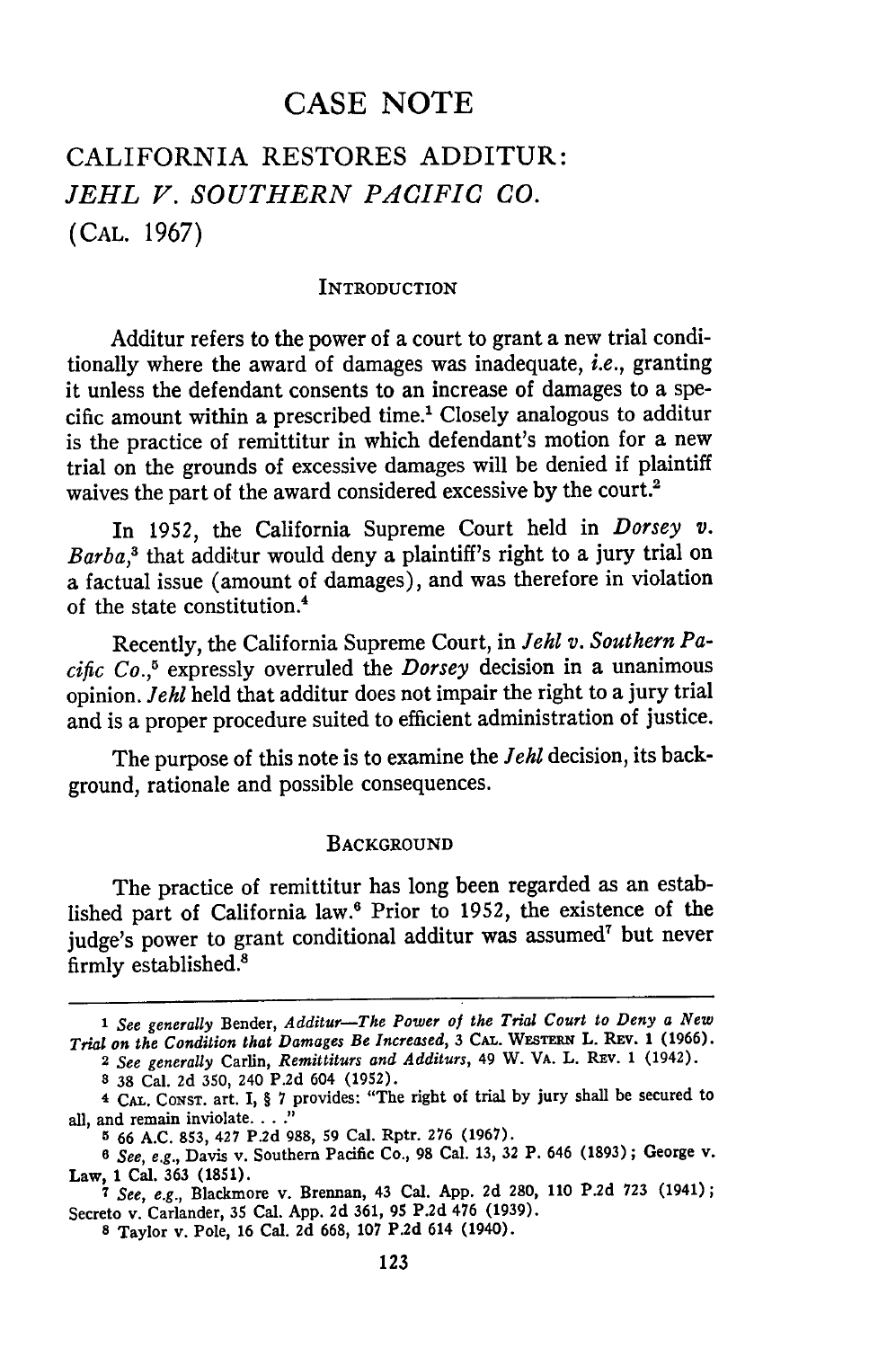## *A. Dorsey v. Barba*

The first time the question of additur was squarely presented before the California Supreme Court was in *Dorsey v. Barba*.<sup>9</sup> Plaintiff sought to recover damages for personal injuries sustained in an automobile accident. The jury returned verdicts against defendant and judgment was entered accordingly. Plaintiff's motion for a new trial on the ground of insufficiency of the evidence to support the verdict<sup>10</sup> was denied on the condition that defendant consent to an increase of the amount of damages in a sum determined by the court. Defendant consented and plaintiff appealed from the modified judgment. On appeal the California Supreme Court held that, in a case involving unliquidated damages, the denial of a new trial on condition of defendant's consenting to an increase of the amount of an inadequate award abridged plaintiff's right to a trial by jury.<sup>11</sup>

In reaching its conclusion the court reasoned that final determination of a fact by a jury was necessary to protect the constitutional right of a jury trial, and that, even though plaintiff was benefited by the action of the trial court, he could actually be prejudiced, since there remained the possibility that a second jury might have given him a larger award than the modified judgment.<sup>12</sup>

*Dorsey* drew support for its position from the decision of the Supreme Court of the United States in *Dimick v. Schiedt*,<sup>13</sup> which held that additur, since it was not part of the common law, deprived the plaintiff of his right to a trial by jury as guaranteed by the seventh amendment.<sup>14</sup> The reasoning in *Dimick* was approved in *Dorsey* even though the seventh amendment of the United States Constitution is not binding upon the states.'

The *Dorsey* court admitted that "there may be no real distinction between the powers to increase and decrease an award of damages," $16$  but, the court concluded that remittitur was too firmly entrenched in the law to be questioned.

**<sup>9</sup>** 38 Cal. 2d 350, 240 P.2d 604 (1952).

**<sup>10</sup>**Prior to 1967, inadequacy of damages awarded by the jury was not an explicit ground for granting a new trial. Thus, "insufficiency of the evidence to justify the verdict" was the specific ground relied upon in such situations. *See* p. 125 *infra.*

**<sup>11</sup>**38 Cal. 2d at 358, 240 P.2d at 609.

<sup>12</sup>*Id.* at 358, 240 P.2d at 608.

**<sup>18</sup>** 293 U.S. 474 (1935).

<sup>14</sup> U.S. **CONST.** amend. VII provides that: "In suits at common law, where the value in controversy shall exceed twenty dollars, the right of trial by jury shall be preserved, and no fact tried by a jury, shall be otherwise reexamined in any court of the United States, than according to the rules of the common law."

*<sup>15</sup> See, e.g.,* Pearson v. Yewdall, 95 U.S. 294 (1877); Walker v. Sauvinet, 92 U.S. 90 (1875).

**<sup>16 38</sup>** Cal. 2d at 359, 240 **P.2d** at 609.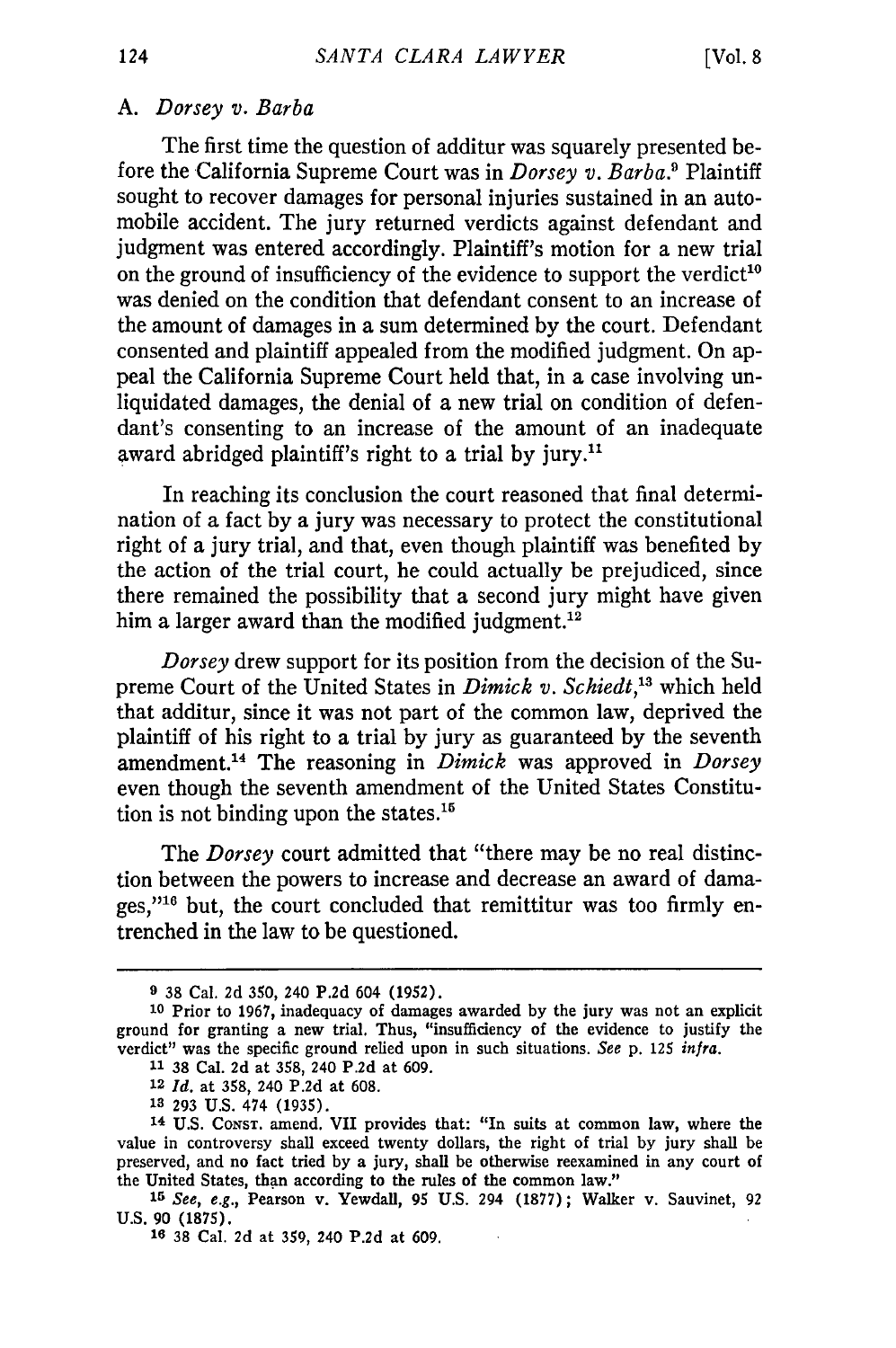Dissent as to the issue of additur in *Dorsey* was registered by Justice Traynor, now Chief Justice. He contended that there was a logical similarity between additur and remittitur, saying, "to hold remittitur constitutional and additur unconstitutional is not only illogical-it is unfair.... I doubt whether such a procedure accords a defendant the equal protection of the laws."<sup>17</sup>

## *B. Additur Subsequent to* Dorsey

The *Dorsey* decision did not preclude additur where both parties consented to a suggested increase in the amount of the verdict.<sup>18</sup> Where the plaintiff consented to additur, his consent operated as a waiver of his right to jury trial; his refusal to consent resulted in his obtaining a retrial of the case.

In *Morgan v. Southern Pacific Co.,'9* the trial court's use of additur with only defendant's consent was sustained by distinguishing the *Dorsey* case. The court noted that in *Dorsey* it was clear from the record that the jury award lacked support in the evidence and therefore, a new trial should have been granted,<sup>20</sup> whereas in the *Morgan* case the court could not determine whether plaintiff was injured or aggrieved by the increase in the verdict since the only record the plain $t$ iff-appellant furnished was a clerk's transcript.<sup>21</sup> Therefore, since there was no finding that the verdict was inadequate and lacked support in the evidence, the judgment was affirmed.

In 1967, the California Legislature explicitly established inadequate damages as a ground for new trial.<sup>22</sup> Prior to this addition, the ground of "insufficiency of the evidence to justify the verdict" was the only ground available for granting a new trial where damages were inadequate.

The 1967 legislative session also approved of additur in civil actions where the jury's verdict on damages was supported by substantial evidence but an order granting a new trial limited to the issue of damages was nevertheless proper.<sup>23</sup> The legislature in adopting this procedural provision sought to limit the adherence to the rule in *Dorsey* to only those cases where the jury award lacked support in the evidence. This legislative distinguishing of the *Dorsey* case was rather

**<sup>17</sup>***Id.* at 368, 240 **P.2d** at 614-15.

*<sup>18</sup> See* Mullin v. Kaiser Foundation Hospitals, **206** Cal. App. 2d **23,** 23 Cal. Rptr. 410 **(1962);** Hall v. Murphy, **187** Cal. **App. 2d 296, 9** Cal. Rptr. 547 **(1960).**

**<sup>19 173</sup>** Cal. **App. 2d 282,** 343 **P.2d 330 (1959).**

**<sup>20</sup>** *Id.* at 284, **343 P.2d** at **332.**

**<sup>21</sup>** *Id.*

**<sup>22</sup> CAL. CODE CIV.** PROC. § **657** (Deering **1** Advance Leg. Serv. **1967).**

**<sup>23</sup>CAL. CODE** CIV. **PROC.** § **662.5** (Deering **1** Advance Leg. Serv. **1967).**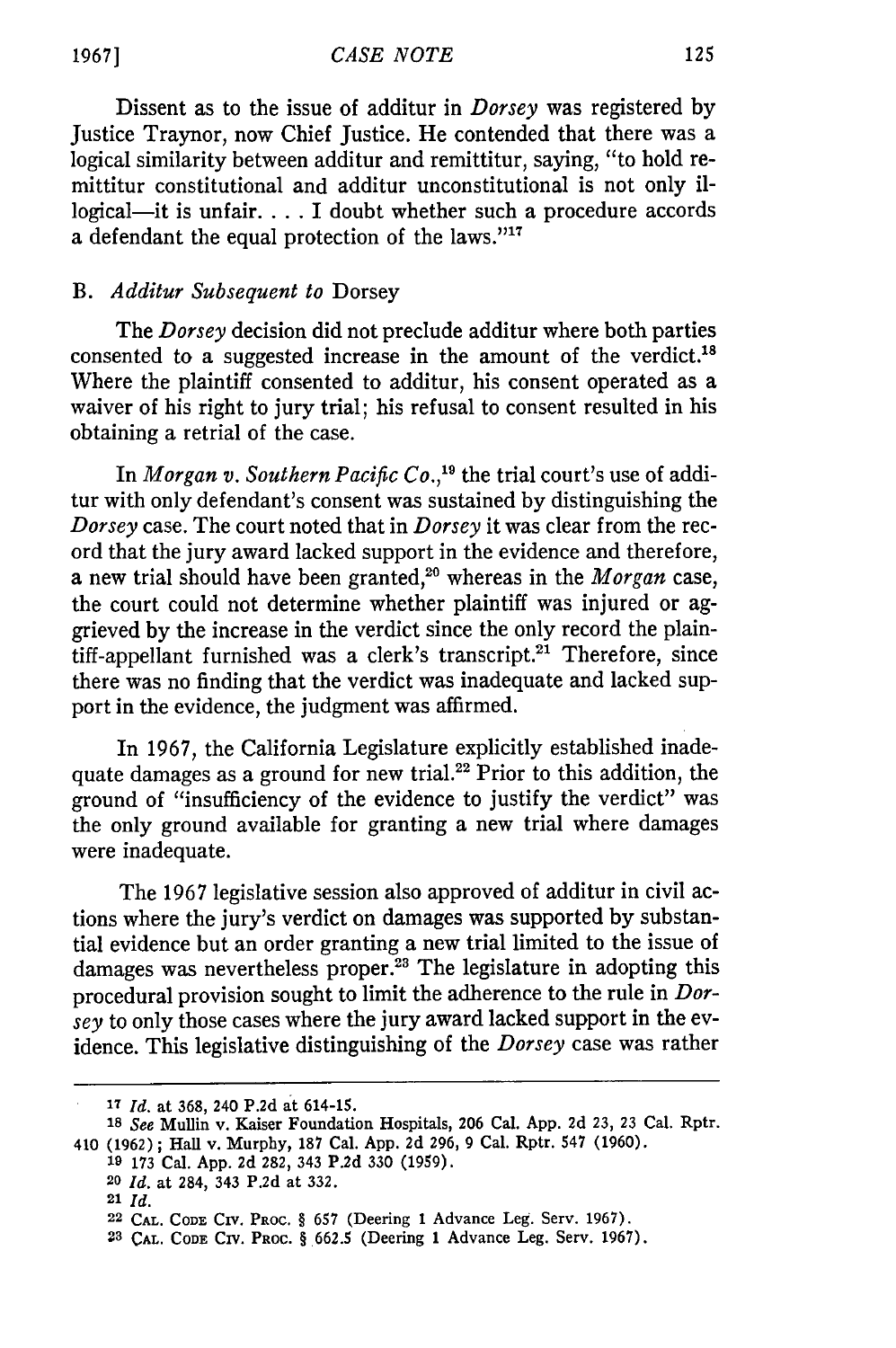short-lived, since the *Jehl* decision ended any need to circumvent the *Dorsey* holding.

## **JEHL**

In the *Jehl* case, plaintiff, a 19 year old railroad worker, sued under the provisions of the Federal Employers' Liability Act for personal injuries sustained in an on-the-job accident. Due to a coupling malfunction plaintiff was thrown from the railroad car he was riding and fell under the wheels of a moving car. Plaintiff's right leg was amputated below the knee and, at the time of appeal, the left leg remained in jeopardy because osteomyelitis developed in it. Hospitalized for 16 months, plaintiff underwent 18 operations and still may require recurrent treatment. His projected earnings from the date of the accident to age 65 would have exceeded \$500,000 and the projected costs of his prosthetic appliances exceeded \$15,000. Plaintiff successfully moved for a new trial on the issue of damages on the ground that the evidence was insufficient to sustain the verdict in that the damages awarded were inadequate. One of the defendant's contentions on appeal was that the trial court should have given defendant the option to consent to additur before granting plaintiff's motion for a new trial.

The district court of appeal held that the trial court did not abuse its discretion in granting a new trial and found no reason to disturb the *Dorsey* case holding that additur abridged plaintiff's right to trial **by** jury.

In hearing the appeal, the Supreme Court of California considered the main issue to be whether the *Dorsey* decision should be overruled. Chief Justice Traynor, writing for a unanimous court, answered in the affirmative.

The decision viewed additur as a means of efficiently and expediently administering justice without impairing the right to a jury trial. The court noted that the California constitutional guarantee of a jury trial operates at the time of trial, requires certain issues to be submitted to the jury and prohibits improper interference with the jury's decision once the verdict is returned.<sup>24</sup> Using an historical analysis the court reasoned that the right to a jury trial was regarded as a protection to parties relying upon a verdict.25 This last statement of the court suggests indirectly that the constitutional protection of a jury trial did not extend to parties attacking a verdict. This point was

*<sup>24</sup>* **66 A.C. at 861, 427 P.2d at 993, 59 Cal. Rptr. at 281.**

**<sup>25</sup>** *Id.* **at 862, 427 P.2d at 994, 59 Cal. Rptr. at 282.**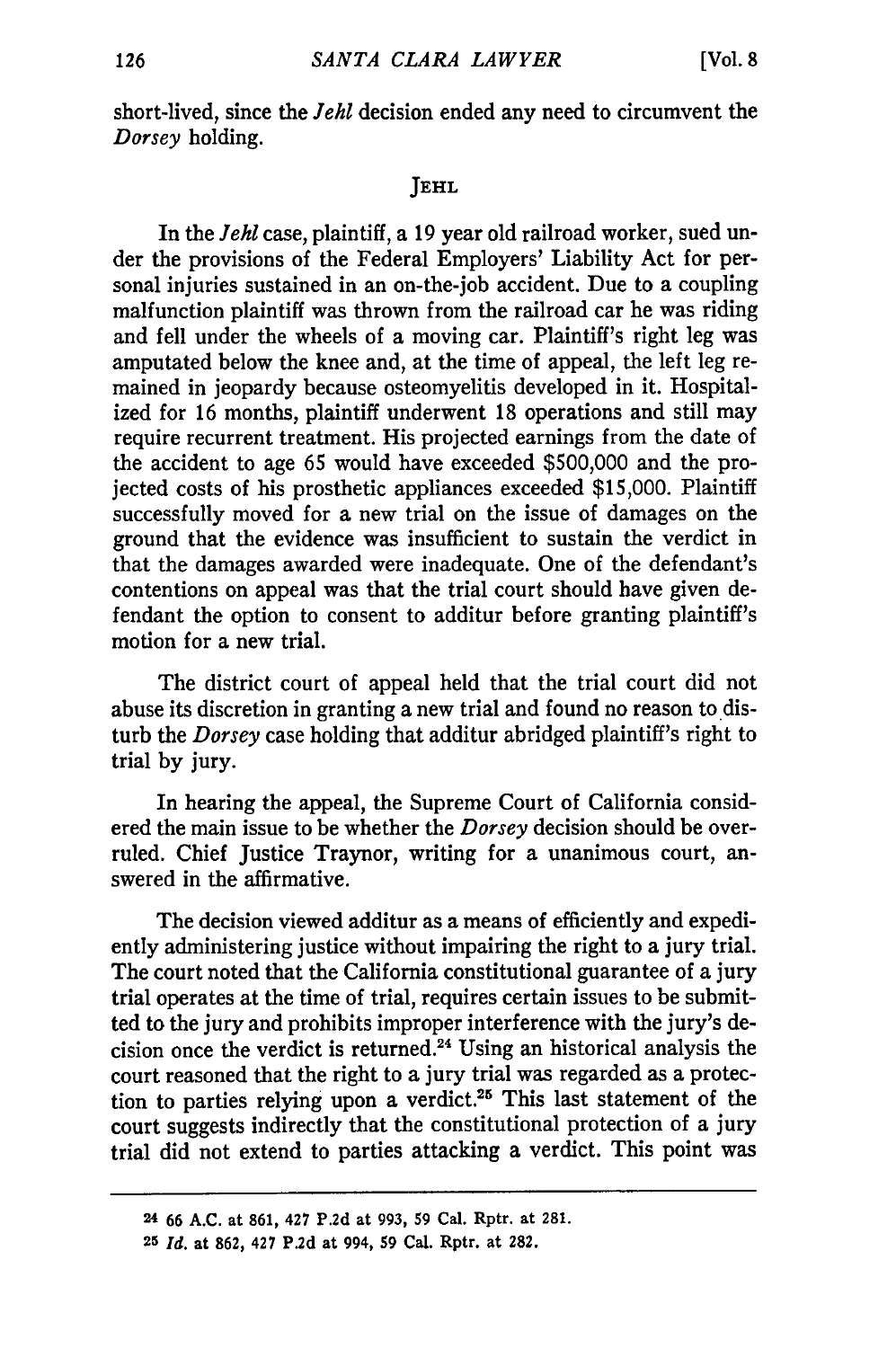raised in Chief Justice Traynor's dissenting opinion in the *Dorsey* case. 26

Stressing the need for problems of efficient administration of justice to be viewed in proper context, the court refused to be bound **by** exacting rules formulated over **150** years ago. To refute the argument that the framers of the constitution regarded the jury as the only competent finder of fact, the *Jehl* decision pointed to the acceptance of court involvement in factual determinations in admitting or excluding evidence, factual determinations regarding jurisdiction and other judicial fact finding practiced in equity, admiralty, probate, divorce, bankruptcy and administrative proceedings.<sup>27</sup>

The decisional guidelines in *Jehl* for determining the amount of an additur appear to be quite simple. If the court orders an additur, it should set the amount it determines from the evidence to be fair and reasonable, exercising its completely independent judgment. No formula for fixing a minimum and/or maximum amount that would be supported **by** the evidence is required. If the defendant objects that the increased amount is excessive, he may reject it and seek to sustain the jury's award on an appeal from the new trial order. Plaintiff, if he deems the amount insufficient, may appeal the modified judgment.<sup>28</sup>

## ANALYSIS **AND** DISCUSSION

The court in *Jehl* sought to add symmetry to the law by approving additur. The reasoning of the court was that since defendants have been required for over 100 years in California to submit to remittitur, they should also have the advantages of its "fraternal twin," additur.29 In other words, since judges have the power to subtract, they should also be given the power to add. A review of the dubious rationalizations used to support remittitur subjects this argument to criticism.

In *Dimick,* the United States Supreme Court noted that the historical validity of remittitur was obscure and concluded that "if the question of remittitur were now before us for the first time, it would be decided otherwise. 30 ° The California Supreme Court in *Dorsey* pointed out that remittitur seemed to develop through a misconception of common law procedure, but the court concluded that the power of remittitur was too firmly entrenched to be questioned.<sup>31</sup> In-

**<sup>29</sup>***Id.* at **863,** 427 **P.2d** at **995, 59** Cal. Rptr. at **283.**

**<sup>26 38</sup>** Cal. **2d** at **363,** 240 **P.2d** at **612.**

**<sup>27 66</sup> A.C.** at **862,** 427 **P.2d** at 994, **59** Cal. Rptr. at **282.**

**<sup>28</sup>***Id.* at 864, 427 **P.2d** at **995, 59** Cal. Rptr. at **283.**

**<sup>80 293</sup> U.S.** 474, 484 **(1935).**

**<sup>31</sup>38** Cal. **2d** at **359,** 240 **P.2d** at **609.**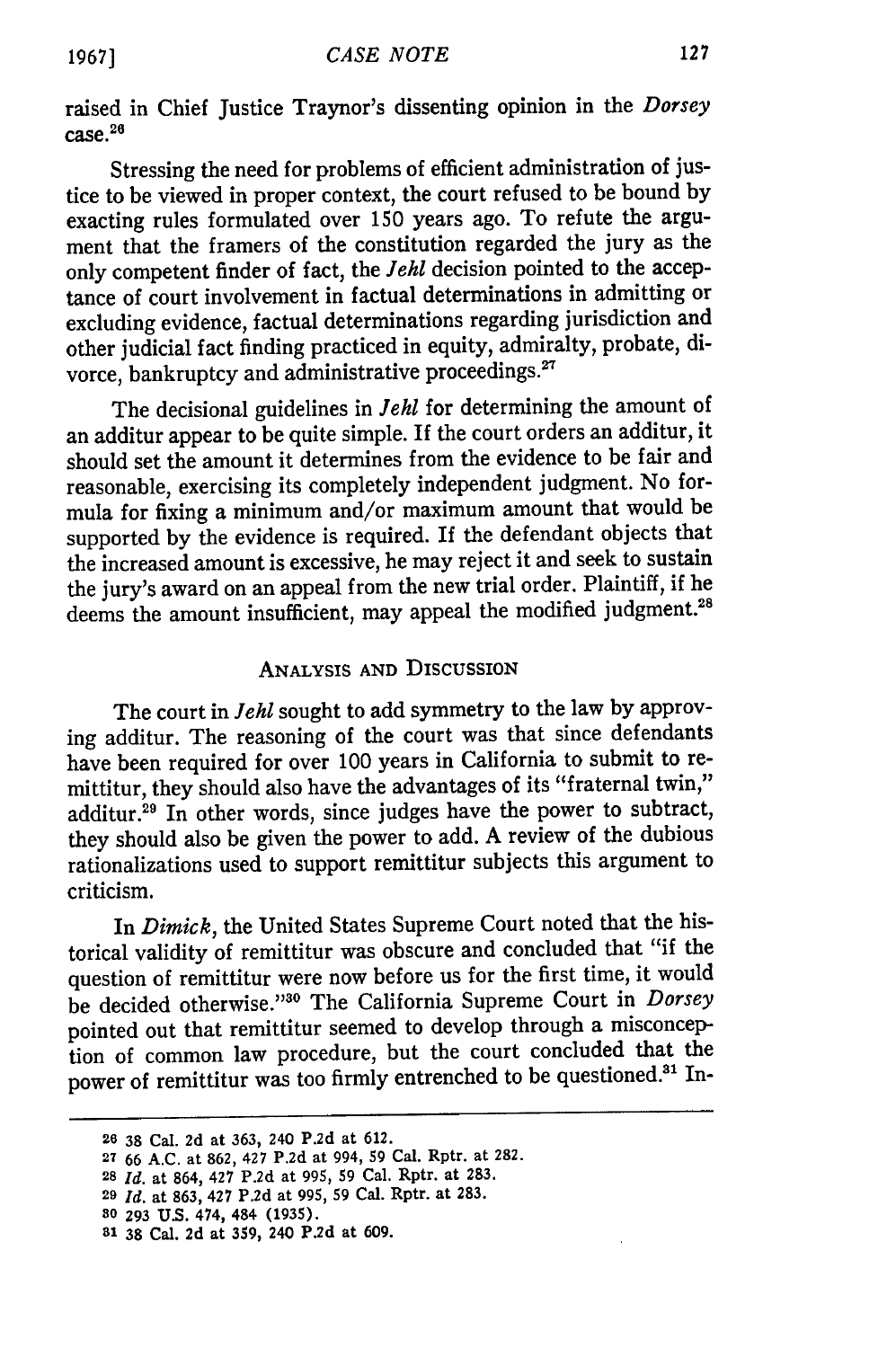deed, the first federal decision recognizing the power of remittitur, *Blunt v. Little*,<sup>32</sup> cited no authorities supporting this assumption of power. It is also interesting to note that in 1905, the House of Lords in England, the birthplace of remittitur, held that courts did not have the power to conditionally alter the amount of the verdict with an additur or remittitur without the consent of both litigants.<sup>33</sup> It appears, therefore, that remittitur has been recognized and upheld in California and other jurisdictions merely because it has become so deeply entrenched in the law that the courts have been unwilling to disturb it. In view of this tenuous argument for remittitur, it does not necessarily follow that because courts have this power, they should also have the power of additur.<sup>34</sup> While symmetry in the law may have been achieved by approving additur, it is submitted that a more log-<br>ical symmetry might have been achieved by repudiating remittitur.<sup>35</sup>

Now that trial judges have the power of both additur and remittitur, there is raised the possibility of a trial court exerting a coercive power that could result in serious atrophy of the right to trial by jury. In actions for unliquidated damages it frequently happens that the question of settlement is discussed between counsel and the trial judge. With both the power of additur and remittitur, the judge's sug- gestions to facilitate settlement could take on a more powerful meaning, particularly since he now has the power to bring about a final determination in accordance with the court's own view concerning damages. Under these circumstances, counsel would be faced with a choice that, at best, could be termed illusory.

It is only natural and probable to expect that judges will make effective use of all the powers which are entrusted to them. Use of the power of additur and remittitur in this manner would result in an expeditious disposition of cases. The more success achieved by such a "technique," the more frequently it would be used. This seems particularly true in light of the constant importuning made to trial judges to speed up their work. Nonetheless it is obvious that such a use of additur and remittitur would prejudice the rights of the litigants, in particular, and would, in general, attenuate the right to a jury trial. Such forced settlements cannot be tolerated. In *Rosenberg v. Vosper*,<sup>36</sup> this point was clearly made when the court reasoned that, "Although efforts on the part of a trial judge to expedite proceedings

**<sup>82</sup>**3 F. Cas. **760** (No. 1578) (C.C. Mass. 1822).

**<sup>33</sup>**Watt v. Watt [1905] A.C. 115.

<sup>84</sup> See 21 VA. L. REv. 666 (1935).

*<sup>35</sup>***Cf.** West v. City of San Diego, 54 Cal. 2d 469, 353 P.2d 929 (1960) wherein the rights of husbands and wives were made "symmetrical" by denying the right of either to sue for loss of consortium, notwithstanding the common law rule giving such a right to the husband. **<sup>86</sup>**45 Cal. App. 2d 365, 114 P.2d 29 (1941).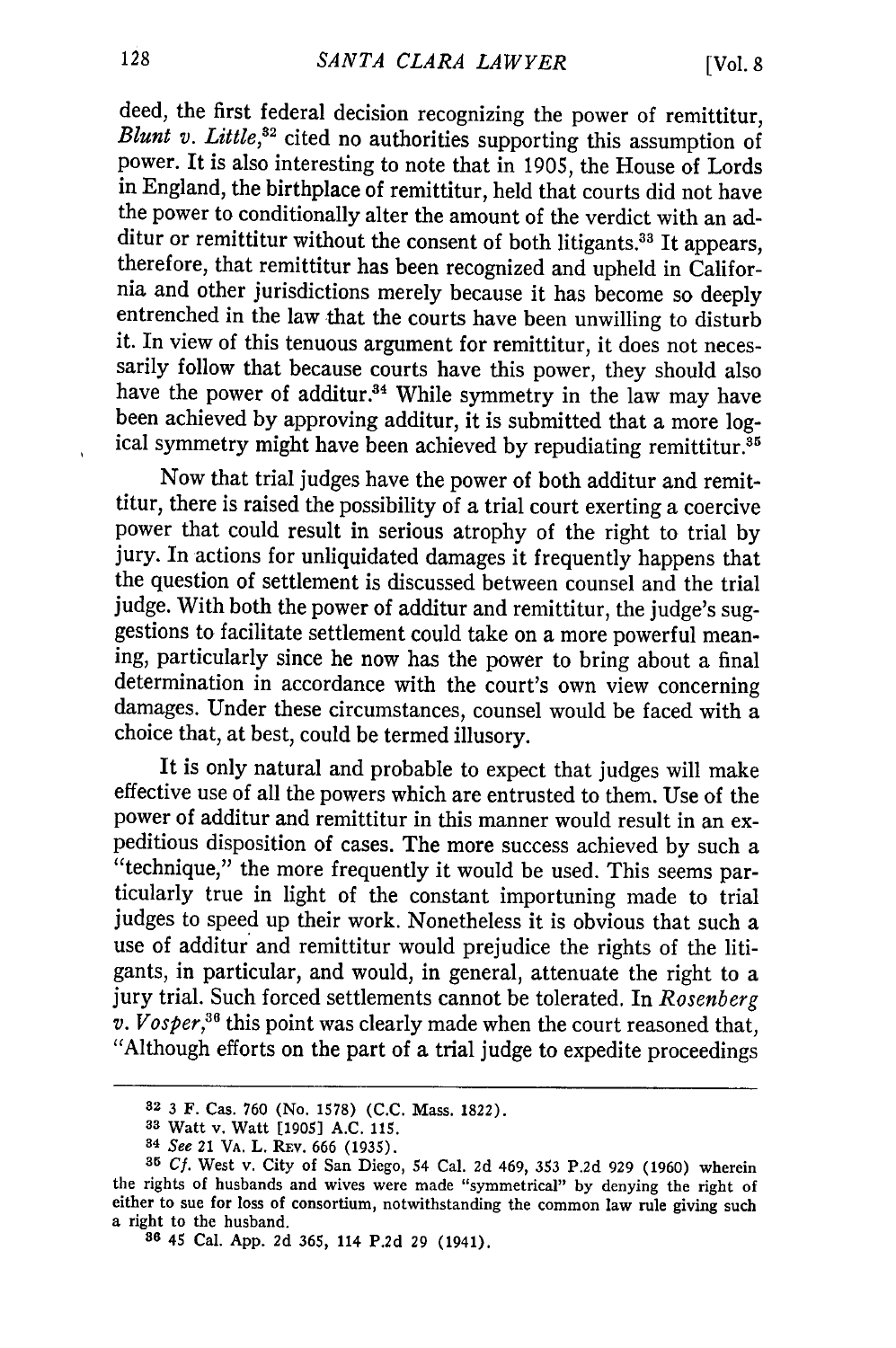and to encourage settlements are ordinarily to be commended, such efforts should never be so directed as to compel either litigant to make a forced settlement."<sup>37</sup>

When the trial judge and counsel discuss the question of settlement during the course of the trial, the dollar figures of offer and demand are often mentioned. *Jehl* clearly points out that the trial judge in fixing the amount of additur is to exercise his completely independent judgment.<sup>38</sup> If during settlement talks, the judge becomes aware of the amount demanded and offered, it will be almost impossible for him to make a completely independent judgment when faced with a subsequent granting of additur. It is therefore submitted that, if trial judges are to exercise their completely independent judgments in setting the amount of additur, they then should be precluded from participating in any settlement discussions taking place during the litigation in which dollar figures of demand and offer are mentioned. For similar reasons of objectivity the judge in the pre-trial conference is generally not the same judge to hear the case, unless manpower shortage prohibits such an arrangement.<sup>39</sup> And even in cases of single judge courts, "[T]he judge's participation in the settlement discussions may be intentionally curtailed-especially with respect to dollar figures of offers and demands-so that no possible doubt can be held as to his full objectivity at the trial."40

The court in *Jehl* notes that the California constitution prohibits improper interference with the jury's decision and then proceeds to show that the rather modern practice of granting new trials for inadequate damage awards constitutes an accepted limitation to the former broad powers of the jury. The court concludes that additur is but a logical step in the growth of the law relating to unliquidated damages. To fortify such reasoning the court stresses the need for expediency in administering justice. Additur is naturally looked upon as a means of accomplishing this goal of expediency because it reduces the number of new trials.

In light of *Jehl*, doubt is raised as to the meaning and significance of the California constitutional provision regarding right to jury trial. Obviously, there must be a controlling factor for sanctioning and protecting this right in the constitution. One writer has suggested that:

[A]s long as the law, particularly in the form of constitutional sanctions, gives to a party the *right* to a jury trial, it would seem that the

**40** *Id.* at 194.

**<sup>37</sup>***Id.* at **371, 114 P.2d** at **33.**

**<sup>38 66</sup> A.C.** at 864, 427 **P.2d** at 995, 59 Cal. Rptr. at 283.

**<sup>39</sup> CALIFORNIA CONTINUING EDUCATION OF THE BAR, CALIFORNIA PRETRIAL AND SETTLEMENT PROCEDURES, 193 (1963).**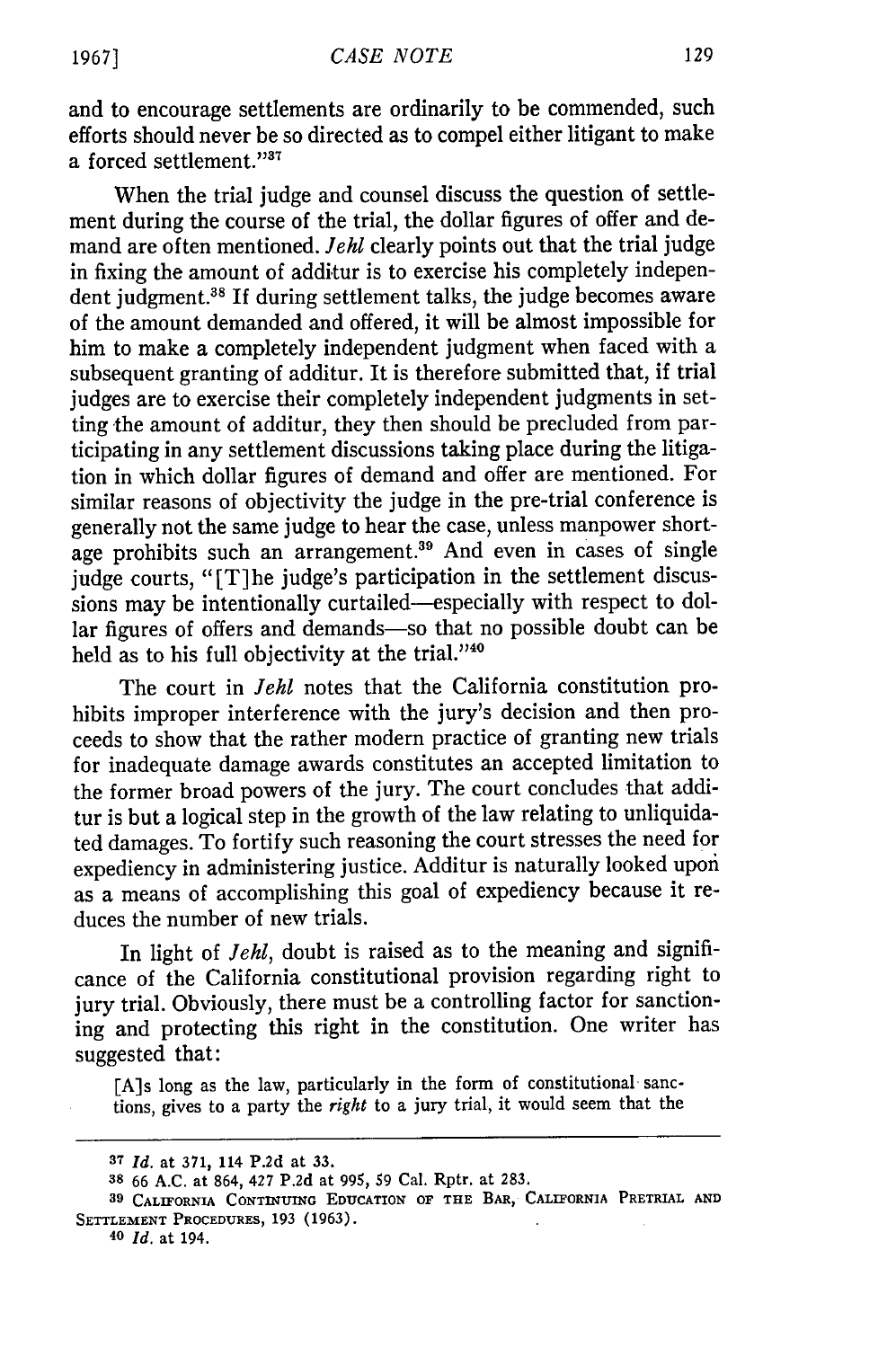right should carry with it the privilege of determining its expediency. The only object in protecting the right with constitutional sanctions must have been to give a litigant power to make an arbitrary choice and prevent legislators and courts from determining any question of expediency. Otherwise, the whole matter would have been trusted to legislative and judicial regulation. <sup>41</sup>

It is submitted that the California Supreme Court has indeed determined the question of expediency for the litigants. It seems obvious that the concept of trial by jury went through a great deal of judicial regulation in *Jehl.* Whether *Jehl* marks the limits of judicial regulation of jury trials or serves as a pivotal case that may eventually lead to unliquidated damages being determined solely by the court, remains to be seen. The latter may well be the result if expediency and efficiency control the meaning and substance of the right to jury trial.

#### **CONCLUSION**

The *Jehl* case presented the California Supreme Court with the difficult problem of deciding whether to approve the practice of additur. To reverse an earlier decision is never an easy task, particularly when that decision was based largely on a holding of the United States Supreme Court. Nor is it a simple decision to approve the counterpart of a procedure that is largely supported in the law by rather dubious rationalizations and arguments. Yet, by far the most difficult problem confronting the court in *Jehl* was determining that additur did not impair the right to trial by jury. The decision, which mainly stresses the need for modem interpretation in this area so as to solve practical problems of efficiency, fails to meet the question head on. Perhaps the court's difficulty in supporting their conclusion can best be understood if the following language is used as a framework:

If there ever was anything which needed the aid of sophistry and artificial logic, it would seem to be a demonstration that the court, when it allows a remittitur or an additur under ordinary circumstances in a personal injury case, does not substitute its judgment for that of the jury. If the substitution takes place, how can it be asserted with any semblance of realism that the jury has tried the case and the parties have had a jury trial?<sup>42</sup>

The decision in *Jehl* serves to indicate that the right to trial by jury may not be quite so inviolate as once believed. It is certainly true that additur will serve to expedite the present voluminous amount of litigation. Yet, the question remains as to whether the end

**<sup>41</sup> Carlin,** *Remittiturs and Additurs,* 49 W. VA. **L. Rxv. 1,** 36 (1942).

**<sup>42</sup>** *Id.* at **36-37.**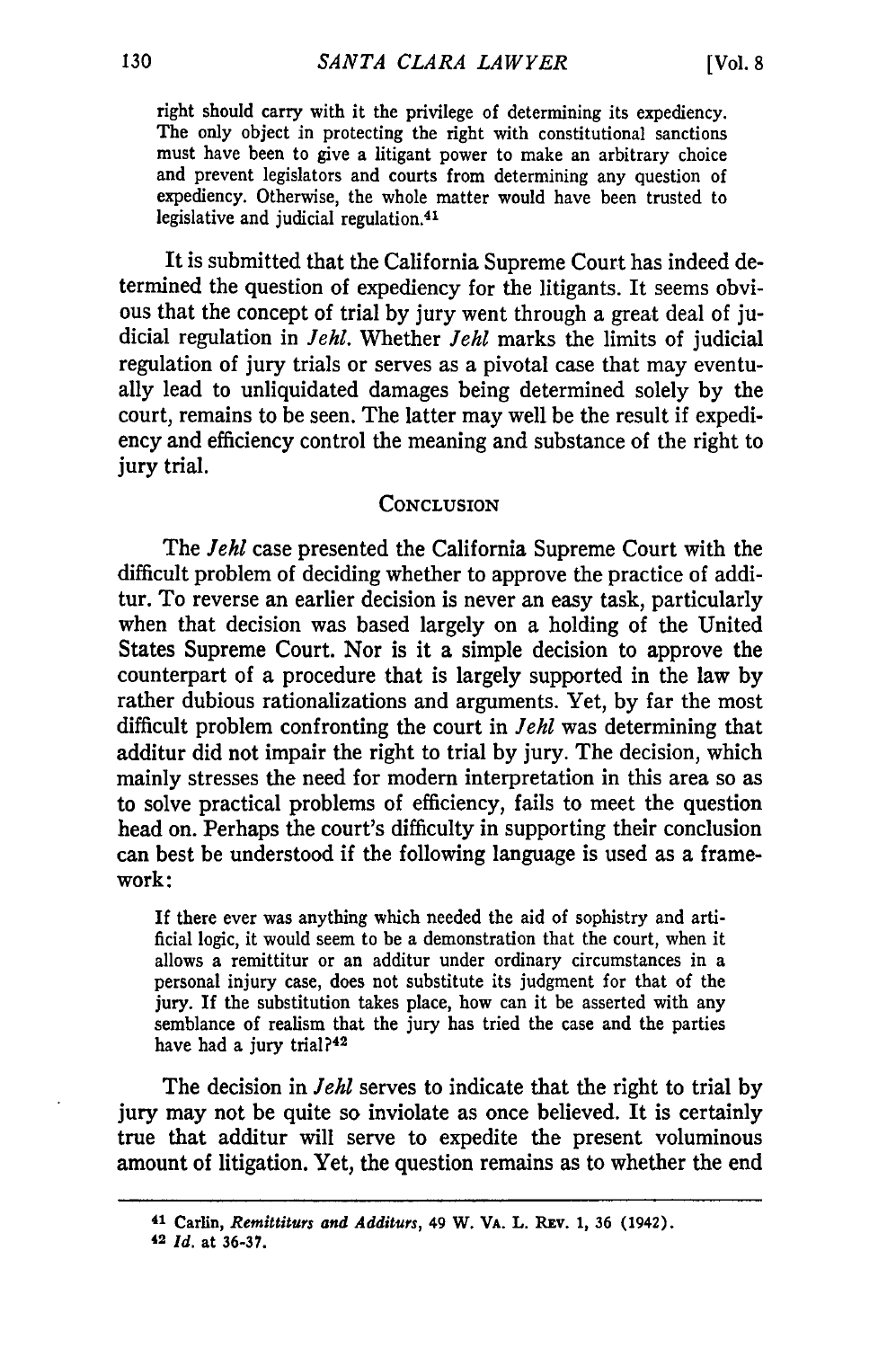will justify the means. The answer to that question rests with the trial judges, for indeed, the ultimate success or failure of additur lies with them. If this practice is used in a coercive manner, the result could be a serious atrophy of the right to a jury trial. If used with proper discretion, where the trial judge exercises his completely independent judgment, it could serve as an aid in the efficient and expeditious administration of justice. However, the latter result can occur only if the search for expediency is not permitted to interfere with or control sound judicial discretion.

*Daniel J. Kelly*